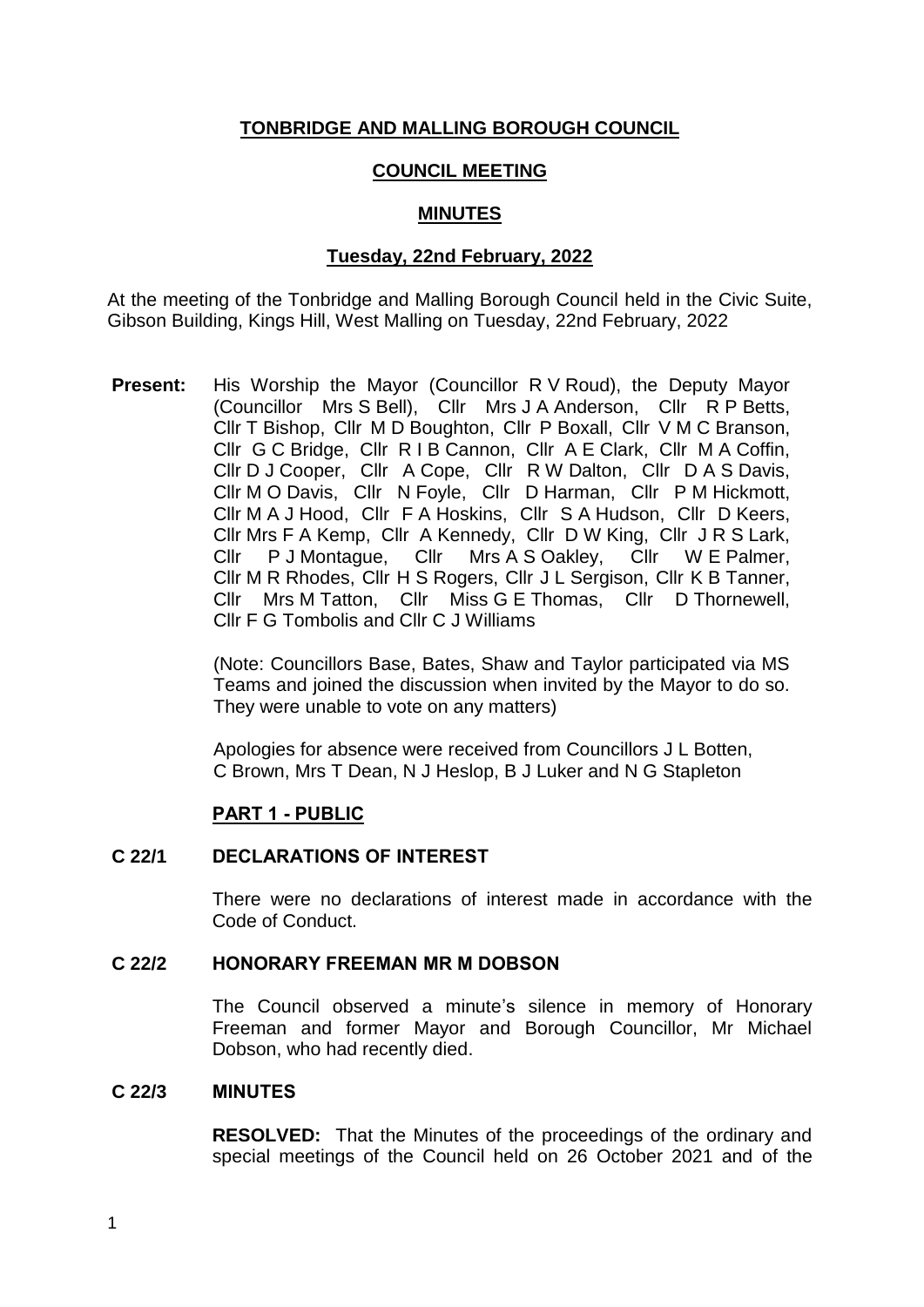extraordinary meeting of Council held on 7 December 2021 be approved as a correct record and signed by the Mayor.

# **C 22/4 MAYOR'S ANNOUNCEMENTS**

Councillors Boxall, Cope and Harman were welcomed to their first Council meeting following their election.

The Mayor advised that he had attended a number of engagements since the last meeting of the Council. These included school nativities, Christmas fayres and award presentations.

Memorable events included:

- Bravo Production's Opening Night of Castlemas at Tonbridge Castle
- Tonbridge Lions Club's Christmas Barrel Organ Collection
- Ightham Mote Christmas Carols Celebration
- The East Malling Centre's Silver Lunch Club Christmas
- West Malling Community Choir Concert

Future events included a Charity Garden Party at Bradbourne House, East Malling on 30 March and a Charity Dinner at Hadlow Manor on 28 April 2022.

Finally, the Mayor thanked the Deputy Mayor for attending a number of events on his behalf.

# **C 22/5 ELECTION OF MEMBERS FOR CASTLE, KINGS HILL AND WEST MALLING AND LEYBOURNE WARDS**

The report of the Chief Executive and Returning Officer set out the results of the elections held on 9 December 2021 to fill vacancies in Castle, Kings Hill and West Malling and Leybourne Wards.

Members were advised that Ms Anna Cope, Mr Dan Harman and Mr Paul Boxall had been duly elected as Councillors to hold office until 2023.

# **C 22/6 POLITICAL BALANCE ARRANGEMENTS**

The report of the Director of Central Services and Deputy Chief Executive set out details of the political balance arrangements for committees, sub-committees, advisory boards and panels following the by-elections in Castle, Kings Hill and West Malling and Leybourne wards on 9 December and Councillor D Lettington becoming an independent Member.

**RESOLVED**: That the composition of all committees, sub-committees, advisory board and panels be approved in accordance with the table at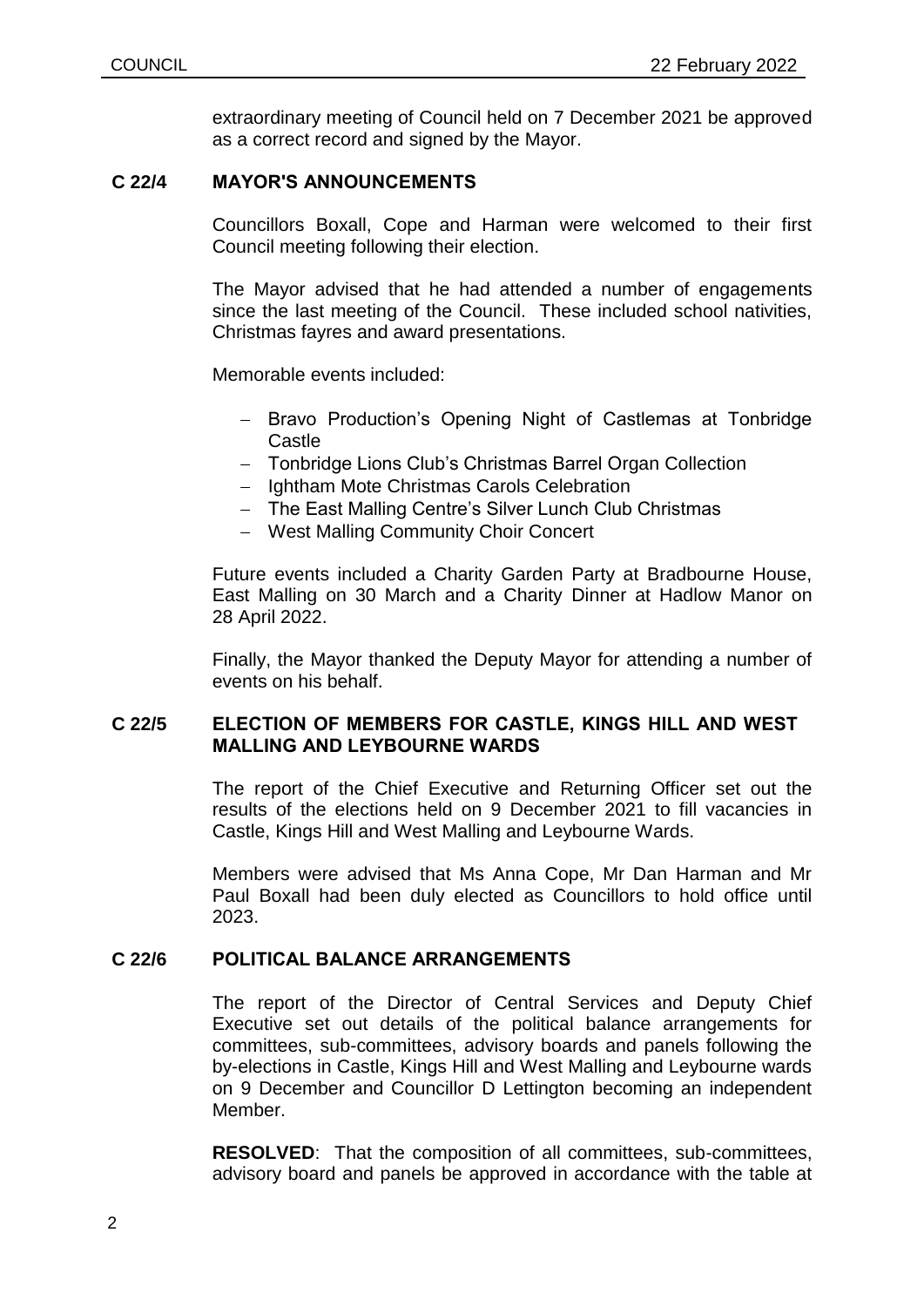1.1.5 of the report and the Monitoring Officer make any consequential amendments to the Council's Constitution in respect of political balance.

# **C 22/7 APPOINTMENTS TO COMMITTEES, ADVISORY BOARDS AND PANELS AND OTHER GROUPS**

As a consequence of the by-elections on 9 December 2021 and Councillor D Lettington becoming an Independent Member, there were a number of changes required to the membership of committees, subcommittees, advisory boards and panels and other groups for the remainder of the municipal year.

Each Group Leader had considered the appointments and the nominations received were set out in Annexes 1 – 4.

### **RESOLVED:** That

- (1) Councillor Mark Rhodes be appointed as Vice-Chairman to the Area 1 Planning Committee;
- (2) Councillor Piers Montague be appointed as the Chairman of the Joint Transportation Board;
- (3) the appointments to Committees, Sub-committees, Advisory Boards and Panels and Other Groups, as set out in Annexes 1 – 4, be approved; and
- (4) the appointments of external community representatives to the Tonbridge Community Forum be noted.

# **C 22/8 CHANGES TO THE CONSTITUTION**

The report of the Monitoring Officer recommended that changes were made to the Constitution to allow for the use of substitute Members at Committees, Advisory Boards and Advisory Panels and to allow for Members to remain seated when speaking at full Council.

Consideration was given to the appointment of substitutes, the exceptions and powers as detailed in the report. Reference was made to Member attendance at training and it was explained that Protocol A would be amended to make it clear that substitute members were subject to the same training requirements. A revised set of Council and Committee Procedure Rules to reflect the use of substitutes was attached at Annex 1.

Finally, it was proposed to amend Council and Committee Procedure Rules 10.4 and 10.5 to remove the requirement to stand when addressing the Council.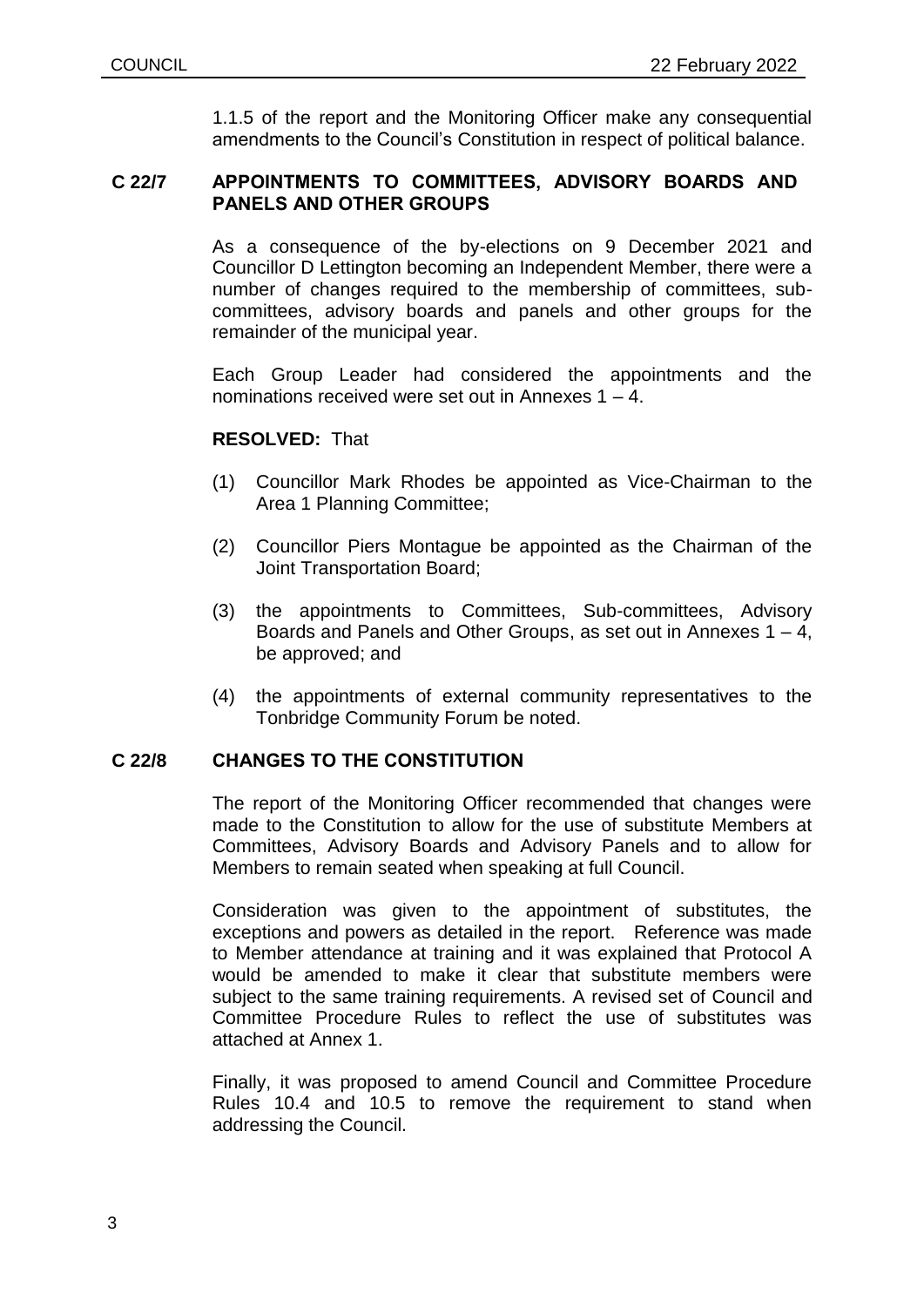# **RESOLVED**: That:

- (1) the Monitoring Officer be authorised to amend the Constitution to give effect to:
	- a) the changes in respect of substitute members set out at Annex 1;
	- b) the changes to Protocol A (Member attendance at training) set out at paragraph 1.1.12 of the report;
	- c) the changes in respect of standing at full Council set out at paragraph 1.2.2 of the report.
- (2) the appointments of substitute members as nominated by Group Leaders (as set out on the supplement to the report) be approved.

# **C 22/9 LEADER'S ANNOUNCEMENTS**

The Leader paid tribute to Honorary Freeman, former Mayor and former Borough Councillor Mr Michael Dobson and sent condolences to his family and friends on behalf of the Borough Council.

The Leader also recorded appreciation to Borough Council staff, emergency services and utility providers for their efforts in supporting residents and local communities during the recent Storms Eunice and Franklin.

There was an emphasis on employment and investment opportunities in the Borough and the ambition to make Tonbridge and Malling a clean and safe place to live. The headline messages included:

- Recent visits to the Base Camp community facility at the Royal British Legion Industries Village and the new Panettoni site at New Hythe Lane;
- Opportunities for supporting grass roots football would be explored;
- The ongoing distribution of Covid-19 related support grants to local businesses;
- Climate change initiatives including the installation of electric charging points throughout the Borough, the purchase of the Borough Councils first electric vehicle and the start of building works in respect of the eco café at Leybourne Lakes Country Park; and
- The recent assessment of the Borough Council's performance via a Peer Review. The outcomes of this would be given careful consideration by the Cabinet in due course. However, the Leader encouraged all Members to be open to and to embrace change.

Finally, the Leader referred to an opportunity to participate in the [Great](https://gbrtt.co.uk/hq/)  British [Railways](https://gbrtt.co.uk/hq/) national headquarters selection process, being run by the Great British Railways Transition Team (GBRTT) on behalf of the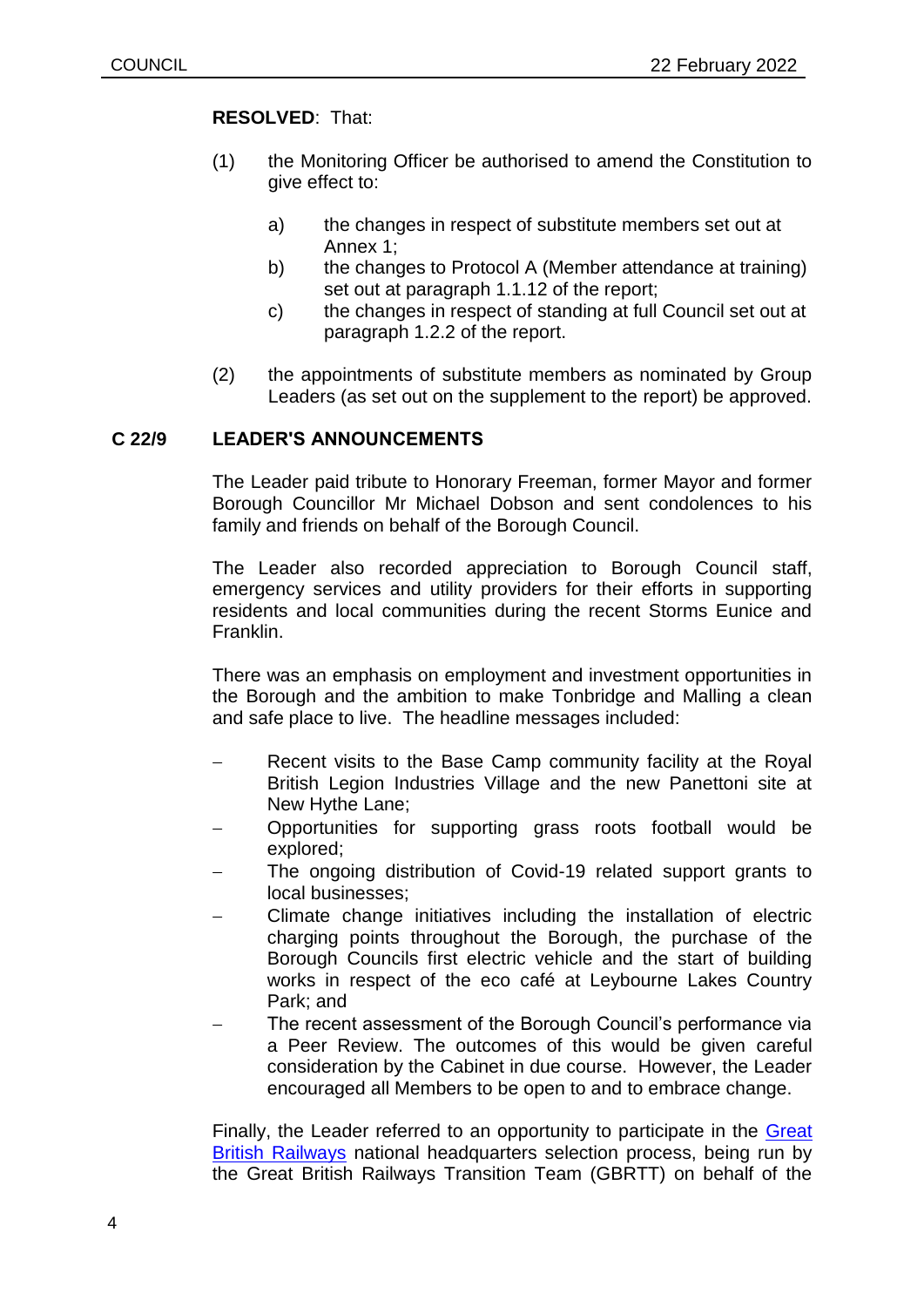Department for Transport (DfT). The competition sought to recognise places with a rich railway heritage, strong links to the national network and public support for the selected location, creating a great opportunity to promote communities as the proud home for the start of a new era in Britain's railways. The Borough Council were preparing an expression of interest to nominate Tonbridge as the location for the headquarters.

The full statement was available to view on the Borough Councils [YouTube](https://www.youtube.com/watch?v=8cUbkhXJ_Yo) channel.

### **C 22/10 QUESTIONS FROM THE PUBLIC PURSUANT TO COUNCIL PROCEDURE RULE NO 5.6**

No questions were received from members of the public pursuant to Council Procedure Rule No 5.6.

### **C 22/11 QUESTIONS FROM MEMBERS PURSUANT TO COUNCIL PROCEDURE RULE NO 5.5**

No questions were received from Members pursuant to Council Procedure Rule No 5.5.

### **C 22/12 NOTICE OF MOTION (22/01) SUBMITTED PURSUANT TO COUNCIL PROCEDURE RULE NO. 5.27**

Consideration was given to a Notice of Motion (22/01) pursuant to Council Procedure Rule No. 5.7 submitted by Councillor G Bridge and seconded by Councillor T Bishop on behalf of the Tonbridge and Malling Liberal Democrat Group in the following terms:

*Fair Game is an alliance of over 30 football clubs from all levels of the game below the Premier League, who, together, are calling for improved governance of the game. Fair Game is calling for a financial structure that is fairer and more responsible, greater recognition of, and protections for, current competitions and embedded and structured fan engagement at all clubs. Fair Game supports the fan-led review recently chaired by Tracey Crouch MP.*

- *Tonbridge and Malling Borough Council believes that football clubs are community assets, playing important social, civic and cultural roles in their local communities.*
- *This council supports the manifesto for football proposed by Fair Game and calls on other councils to join us in our support.*
- *The council will write to the Minister for Sport and the Local Government Association Culture Tourism and Sport Board, with copies sent to Tom Tugendhat MP and Tracey Crouch MP, urging them to work towards implementing Fair Game's manifesto.*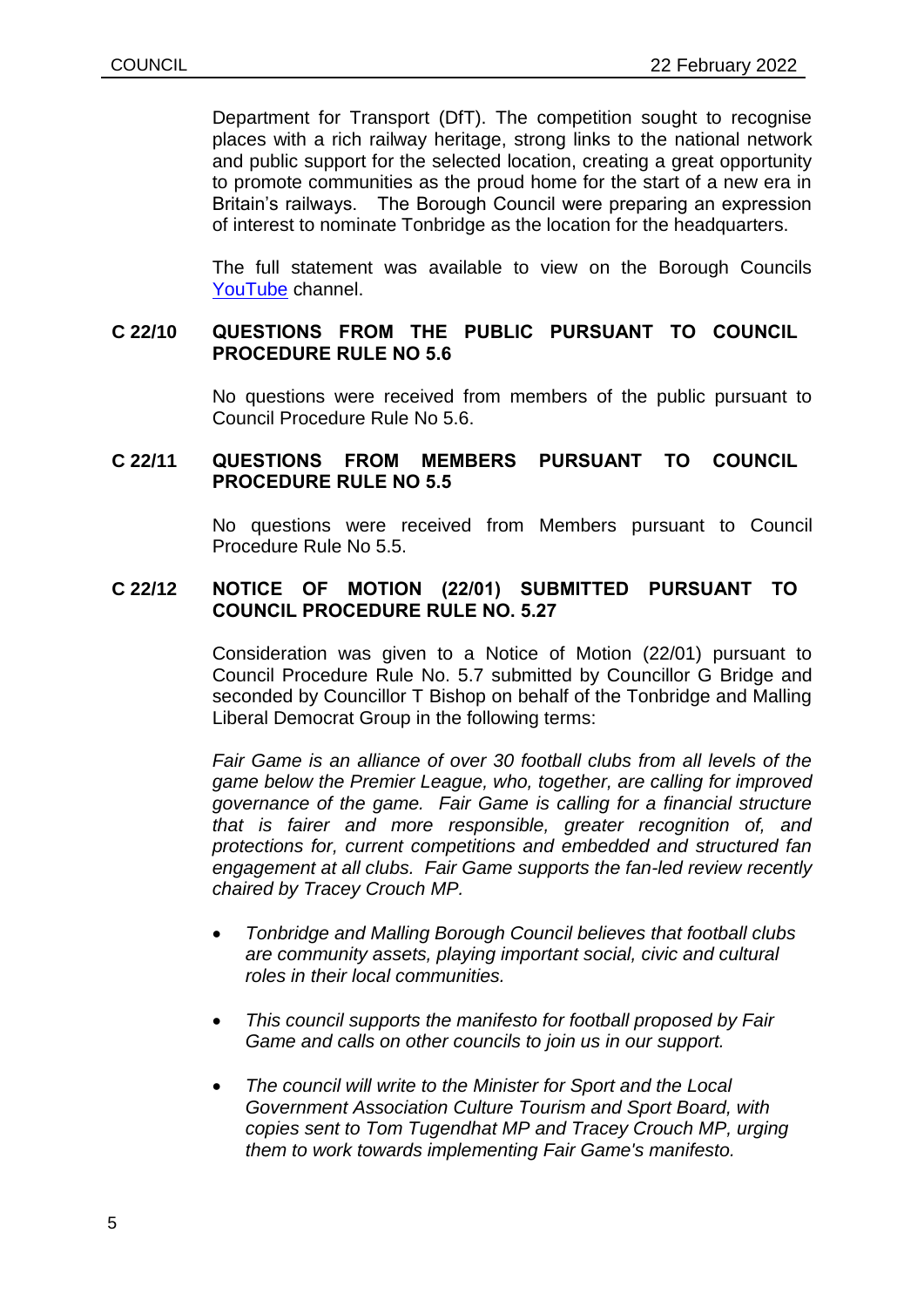- *The council is pleased to note that Tonbridge Angels Football Club is a member of Fair Game and supports their manifesto.*
- *The council further notes that Tom Tugendhat MP supports the Fair Game manifesto.'*

**RESOLVED**: That the Notice of Motion (22/01) be agreed.

*(In accordance with Council Procedure Rule No 8.6 Councillor M Rhodes asked that his abstention from the vote be recorded)*

# **C 22/13 NOTICE OF MOTION (22/02) SUBMITTED PURSUANT TO COUNCIL PROCEDURE RULE NO. 5.27**

The Notice of Motion submitted under Council Procedure Rule No. 5.7 by Councillor A Clark on behalf of the Tonbridge and Malling Green Group was withdrawn as the proposals in respect of appointments to committees and the introduction of substitute Members had been addressed under Minute Number C 22/8.

### **C 22/14 LOCALISM ACT - PAY POLICY**

Item GP 22/3 referred from General Purposes Committee minutes of 31 January 2022

**RESOLVED**: That the recommendation at Minute GP 22/3 be approved.

# **C 22/15 SETTING THE BUDGET 2022/23**

Item CB 22/17 referred from the Cabinet minutes of 10 February 2022

It was proposed by Councillor Coffin and seconded by Councillor Boughton that the recommendations at Minute CB 22/17 be adopted. In accordance with Council Procedure Rule No 8.5 voting was recorded as follows:

Members voting for the motion:

Cllr Mrs J Anderson; Cllr Mrs S Bell; Cllr R Betts; Cllr T Bishop; Cllr M Boughton; Cllr P Boxall; Cllr V Branson; Cllr G Bridge; Cllr R Cannon; Cllr A Clark; Cllr M Coffin; Cllr D Cooper; Cllr A Cope; Cllr R Dalton; Cllr D Davis; Cllr M Davis; Cllr N Foyle; Cllr D Harman; Cllr P Hickmott; Cllr M Hood; Cllr F Hoskins; Cllr S Hudson; Cllr D Keers; Cllr Mrs A Kemp; Cllr A Kennedy; Cllr D King; Cllr J Lark; Cllr P Montague; Cllr Mrs A Oakley; Cllr W Palmer; Cllr M Rhodes; Cllr H Rogers; Cllr R Roud; Cllr J Sergison; Cllr K Tanner; Cllr Mrs M Tatton; Cllr G Thomas; Cllr D Thornewell; Cllr F Tombolis; and Cllr C Williams

 $Total = 40$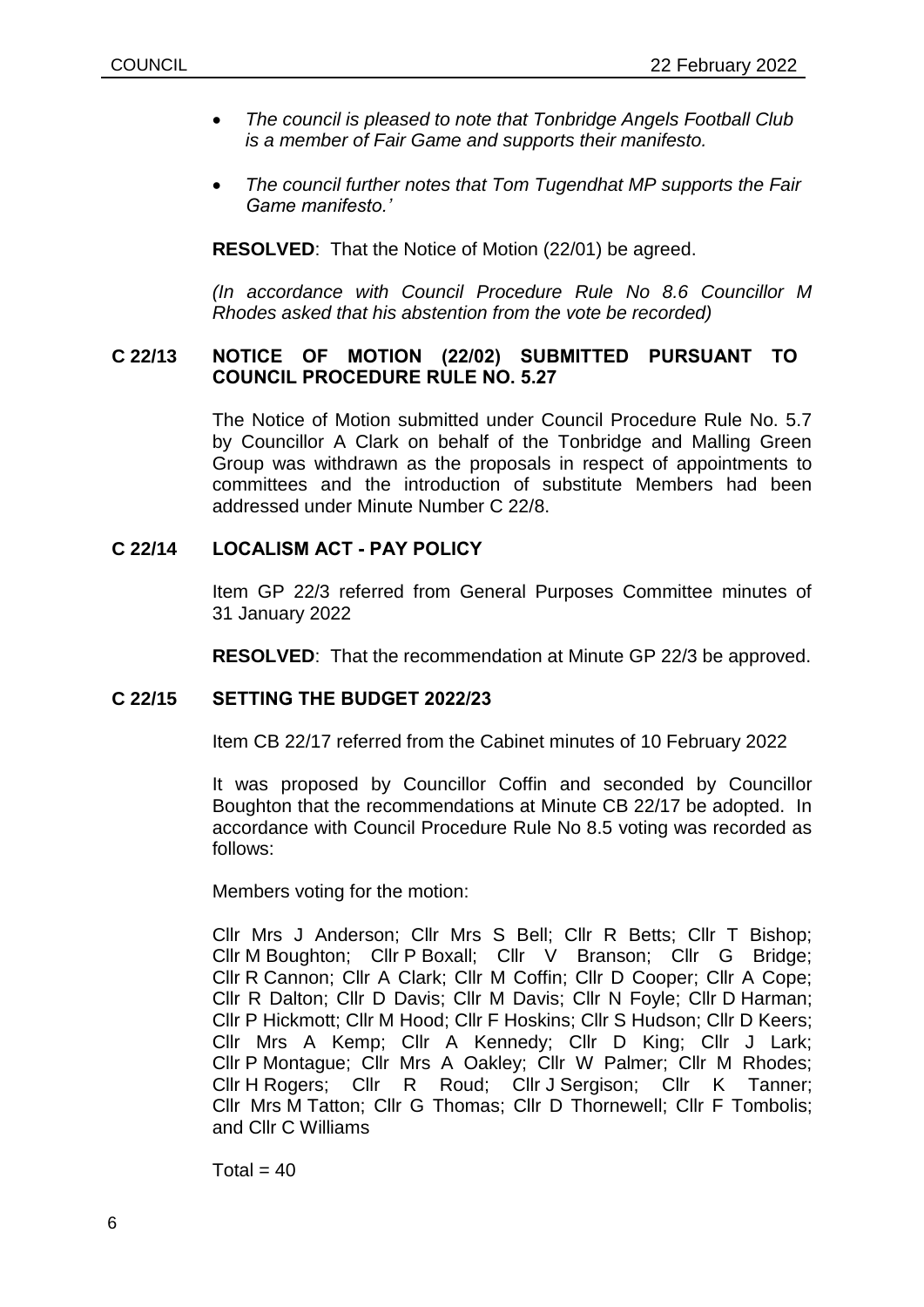Members voting against the motion: None

 $Total = 0$ 

Members abstaining: None

 $Total = 0$ 

(Total Members eligible to vote = 40)

**RESOLVED**: That the recommendations at Minute CB 22/17 be approved.

# **C 22/16 SETTING THE COUNCIL TAX 2022/23**

Item CB 22/18 referred from Cabinet minutes of 10 February 2022

It was proposed by Councillor Coffin and seconded by Councillor Boughton that the recommendations at Minute CB 22/18 be adopted. In accordance with Council Procedure Rule No. 8.5 voting was recorded as follows:

Members voting for the motion:

Cllr Mrs J Anderson; Cllr Mrs S Bell; Cllr R Betts; Cllr T Bishop; Cllr M Boughton; Cllr P Boxall; Cllr V Branson; Cllr G Bridge; Cllr R Cannon; Cllr A Clark; Cllr M Coffin; Cllr D Cooper; Cllr A Cope; Cllr R Dalton; Cllr D Davis; Cllr M Davis; Cllr N Foyle; Cllr D Harman; Cllr Hickmott; Cllr M Hood; Cllr F Hoskins; Cllr S Hudson; Cllr D Keers; Cllr Mrs A Kemp; Cllr A Kennedy; Cllr D King; Cllr J Lark; Cllr P Montague; Cllr Mrs A Oakley; Cllr W Palmer; Cllr M Rhodes; Cllr H Rogers; Cllr R Roud; Cllr J Sergison; Cllr K Tanner; Cllr Mrs M Tatton; Cllr G Thomas; Cllr D Thornewell; Cllr F Tombolis; and Cllr C Williams

 $Total = 40$ 

Members voting against the motion: None

 $Total = 0$ 

Members abstaining: None

 $Total = 0$ 

(Total members eligible to vote  $= 40$ )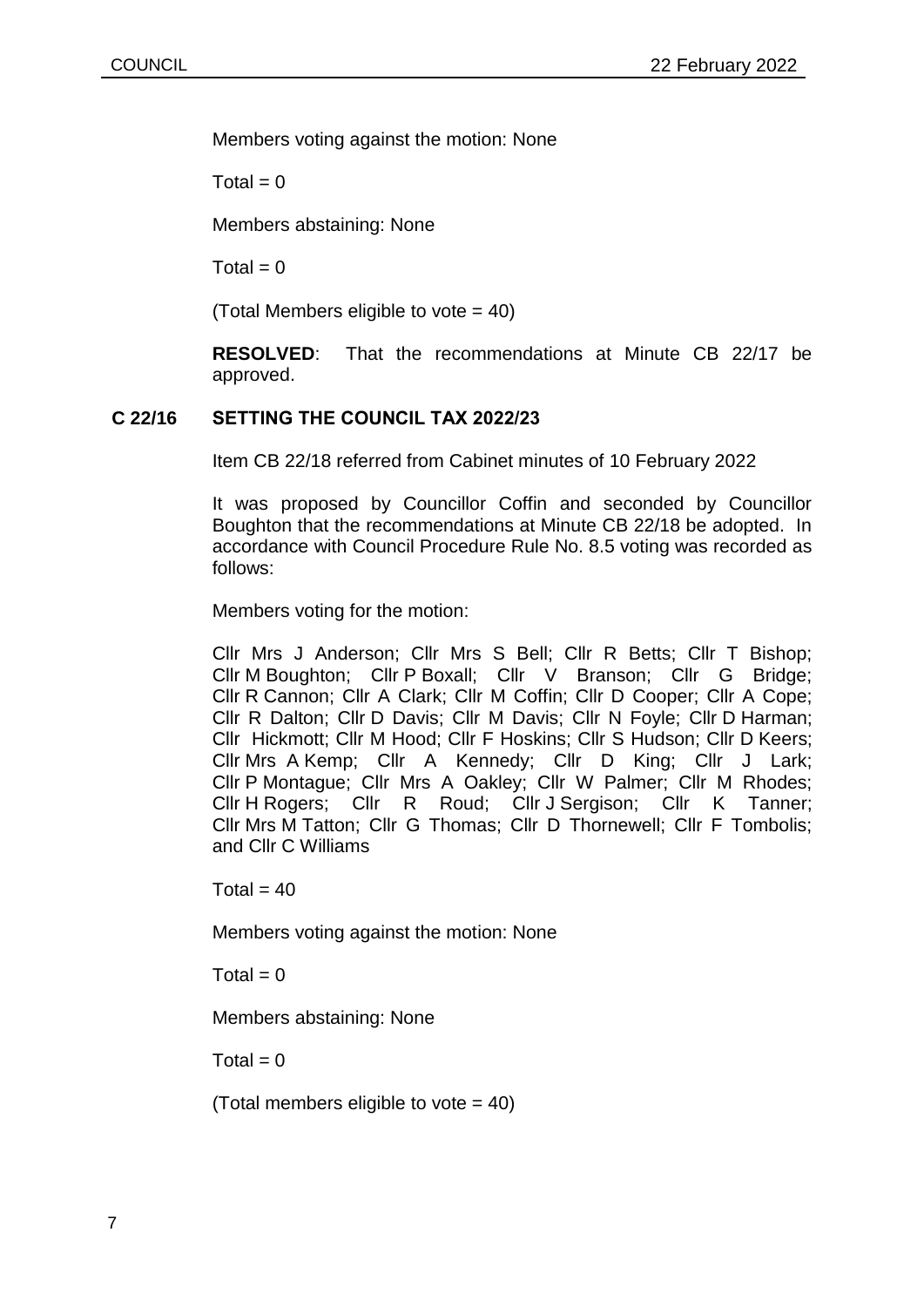**RESOLVED**: That the recommendations at Minute CB 22/18 be approved and the Council Tax Resolution 2022/23, as set out as an Annex to these Minutes, be adopted.

# **C 22/17 LOCAL COUNCIL TAX REDUCTION SCHEME 2022/23**

Item CB 22/19 referred from Cabinet minutes of 10 February 2022.

Member's attention was drawn to the supplementary report of the Director of Finance and Transformation which presented a revised Tonbridge & Malling Borough Council Working Age Local Council Tax Reduction Scheme 2022/23 to incorporate a disregard for the recently announced national Energy Rebate Scheme 2022.

**RESOLVED**: That the draft Local Council Tax Reduction Scheme 2022/23, as updated for the Energy Rebate Scheme be approved.

#### **C 22/18 APPOINTMENT OF EXTERNAL AUDITORS**

Item CB 22/22 referred from the Cabinet minutes of 10 February 2022.

**RESOLVED**: That the recommendations at Minute CB 22/22 be approved.

#### **C 22/19 AUDITORS ANNUAL REPORT**

Item CB 22/23 referred from the Cabinet minutes of 10 February 2022.

**RESOLVED**: That the recommendations at Minute CB 22/23 be approved.

# **C 22/20 RISK MANAGEMENT**

Item CB 22/24 referred from the Cabinet minutes of 10 February 2022.

**RESOLVED**: That the recommendations at Minute CB 22/24 be approved.

# **C 22/21 TREASURY MANAGEMENT UPDATE AND TREASURY MANAGEMENT AND ANNUAL INVESTMENT STRATEGY FOR 2022/23**

Item CB 22/25 referred from the Cabinet minutes of 10 February 2022.

**RESOLVED**: That the recommendations at Minute CB 22/25 be approved.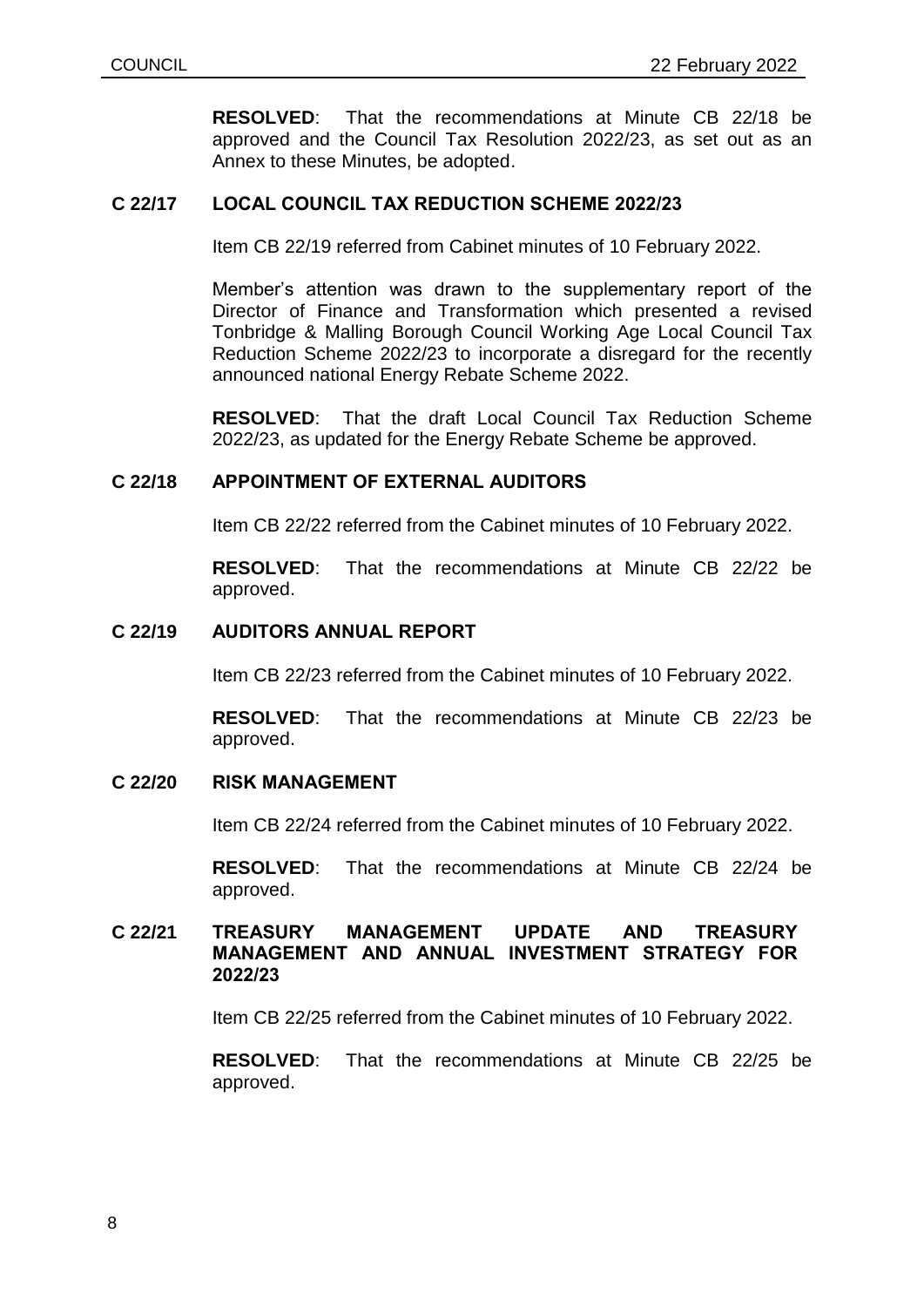### **C 22/22 MEMBERS SCHEME OF ALLOWANCES**

Members considered whether the basic and special responsibility allowances payable for the 2022/23 financial year should be frozen.

The Leader reiterated that with an increasingly difficult financial situation, services would have to be prioritised in order to set a balanced budget and felt that freezing Member allowances until the 2023 elections was a reasonable proposal. It was reported that freezing allowances for 2022/23 would generate a budget saving of £8,150.

Reference was made to the process of establishing a new Joint Independent Remuneration Panel to review and make recommendations to Council on the future range and levels of remuneration for elected Members. The Panel was to be appointed jointly with Sevenoaks District Council and Tunbridge Wells Borough Council. It was expected that these recommendations would be brought forward for consideration in the 2022/23 municipal year.

**RESOLVED**: That the basic and special responsibility allowances for the 2022/23 municipal year be frozen at the current level.

### **C 22/23 APPOINTMENTS TO OUTSIDE BODIES**

The report of the Director of Central Services and Deputy Chief Executive advised that a request had been received from the Petley and Deakins Almhouses Charity asking that Councillors A Clark and F Hoskins be considered as the Borough Council representatives.

The Charity was based in South Tonbridge and felt that the appointment of Councillors representing Judd and Vauxhall Wards would be beneficial.

# **RESOLVED:** That

- (1) Councillor April Clark be appointed as a Trustee to the Petley and Deakins Almhouses for a four year term of office (until October 2025); and
- (2) Councillor Frani Hoskins be appointed as a Trustee to the Petley and Deakins Almhouses for a four year term of office (until October 2025)

#### **MATTERS FOR INFORMATION**

### **C 22/24 USE OF URGENCY PROVISIONS**

Details of a decision taken under urgency provisions in respect of the Tonbridge Town Centre Asset Review were set out on Decision Notice D220003URG for awareness.